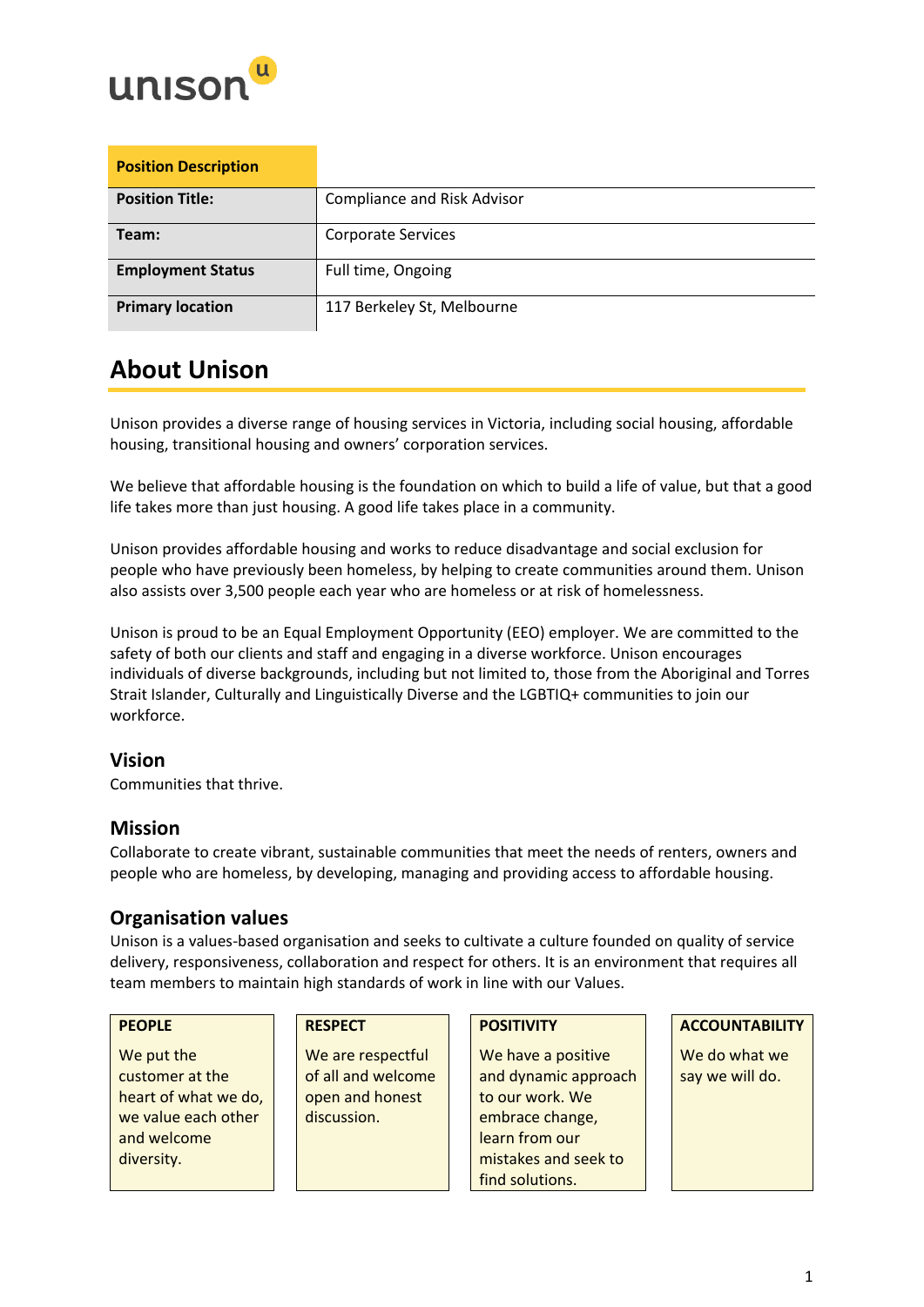

## **Position Objectives**

The Compliance and Risk Advisor is responsible for ensuring systems and processes are in place to meet compliance obligations to ensure organisational accountability, transparency and legislative compliance. The position is accountable for the completion of accurate and timely compliance reports to key internal and external stakeholders.

The position also oversees Unison's risk management framework and risk register and works with the Director Corporate Services to ensure risk management is appropriately integrated into the daily operations of the organisation.

## **Key Accountabilities**

### **Compliance Management and Reporting**

- Develop and maintain an excellent understanding of organisational compliance requirements, and ensure knowledge remains current with new contracts and funding arrangements
- Produce accurate reports on key performance measures, internal and external compliance requirements in a timely and accessible manner
- Provide specialist advice on compliance requirements and compliance reporting
- Interpret compliance obligations and develop and update systems, policies and procedures to streamline reporting
- Identify opportunities for innovation and improvement to compliance and risk activities
- Assist in the development and implementation of data analysis processes, designed to identify emerging compliance risks and trends.

### **Risk Management**

- Support the operation and review of Unison's Risk Framework
- Facilitate the identification, assessment, management, and reporting of key risks.
- Ensure Unison's risk register is regularly reviewed and updated, results are analysed and insights reported to key stakeholders
- Support the business through the provision of specialist advice on risk

## **Personal Accountability**

- Champion a culture that is respectful, non-judgemental and inclusive in line with Unison's Values, Code of Conduct, Policies and Procedures
- Actively participate in activities and initiatives to promote and sustain a positive and collaborative workplace with colleagues and stakeholders
- Participate in team meetings, staff meetings and other meetings and forums as required
- Participate in regular performance review and planning
- Ensure regular reports relevant to the position are accurate and provided within specified formats and timelines
- Comply with all legislation, regulations, standards and Unison policies and procedures relevant to the position
- Other duties as directed by Unison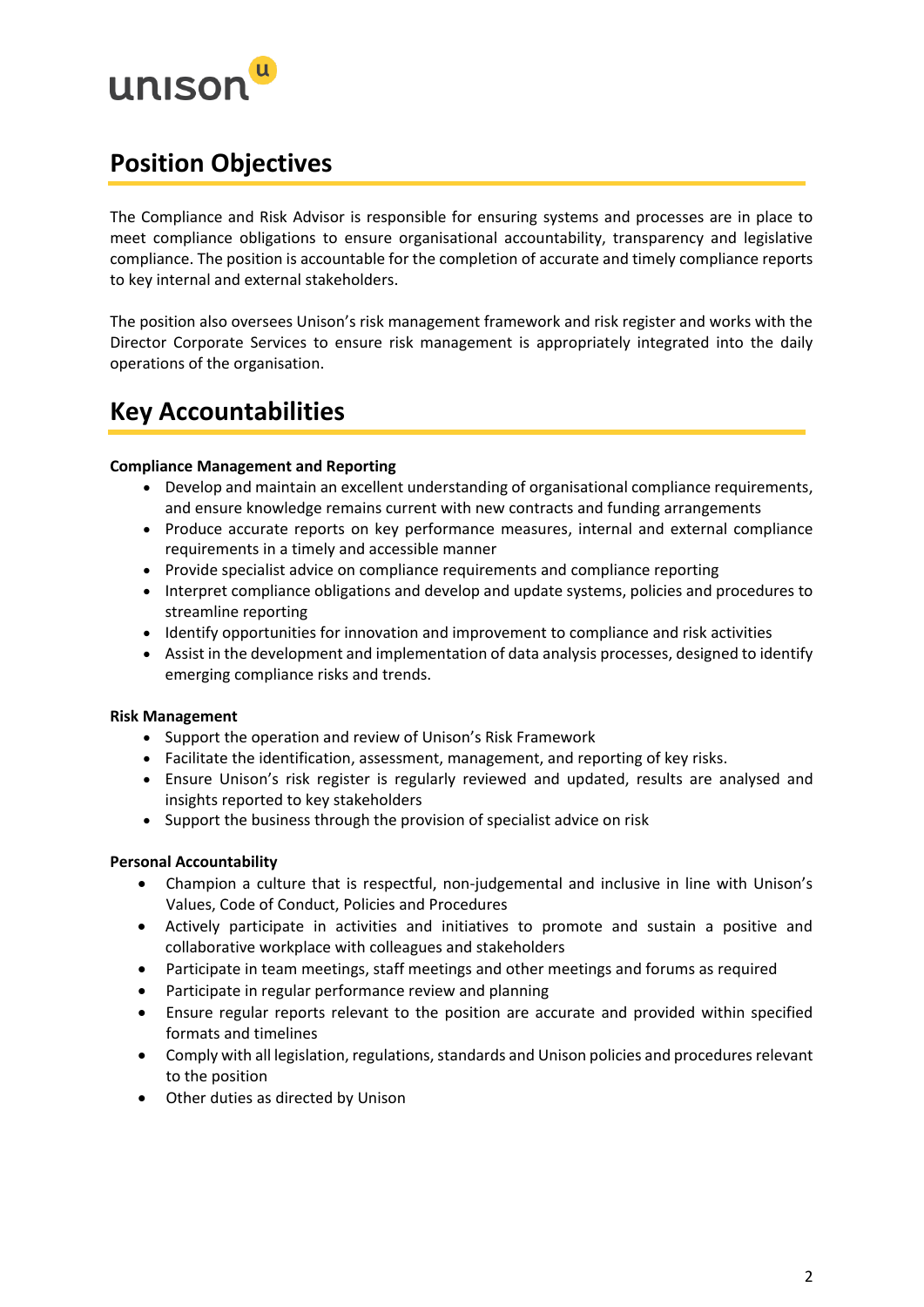

# **Key Selection Criteria**

| Qualifications &<br>Experience     | Tertiary qualifications in a relevant discipline.<br>$\bullet$<br>Experience in compliance and/or risk management role Experience<br>$\bullet$<br>working in the not-for-profit sector and/or government is desirable                                                                                                                                                                                                                                                                                                                                                                 |
|------------------------------------|---------------------------------------------------------------------------------------------------------------------------------------------------------------------------------------------------------------------------------------------------------------------------------------------------------------------------------------------------------------------------------------------------------------------------------------------------------------------------------------------------------------------------------------------------------------------------------------|
| <b>Personal Qualities</b>          | Commitment to social justice and desire to promote and model the<br>$\bullet$<br>values of Unison in all interactions with employees, tenants and clients<br>and the broader community.<br>Demonstrated ability to work independently and take initiative to<br>identify innovations and improvements<br>Strong attention to detail<br>Self-starter and quick learner<br>Ability to manage conflicting priorities and deal appropriately with<br>٠<br>confidential information<br>Excellent communication and interpersonal skills, with a solution<br>orientated approach            |
| Knowledge, Skills<br>and Abilities | Excellent conceptual and analytic abilities and skilled in data analysis<br>$\bullet$<br>and interpretation<br>Demonstrated ability to make present complex information accessible<br>٠<br>to a range of stakeholders<br>Proficiency in contemporary corporate and information technology<br>programs and applications including Microsoft Office suite and the<br>ability to quickly learn new systems<br>Ability to deliver accurate and timely information to support<br>management decision making.                                                                               |
| Workplace Health<br>and Safety     | Comply with Unison's OHS policy and procedures and applicable<br>$\bullet$<br>legislation and promote a positive safety culture<br>All employees have a duty to take reasonable care for the health and<br>$\bullet$<br>safety of themselves and others affected by their actions at work<br>Regularly inspect own work environment and report any incidents,<br>hazards or near misses that can cause harm or that represent a threat<br>to public safety to the relevant Manager or Supervisor.<br>Actively participate in hazard identification and elimination where<br>practical |
| Safety screening                   | This role is subject to a satisfactory National Police History check and<br>$\bullet$<br>Working with Children Check.<br>Applicants who have lived overseas for 12 months or longer during the<br>past 10 years are required to provide the results of an international<br>police check.                                                                                                                                                                                                                                                                                              |